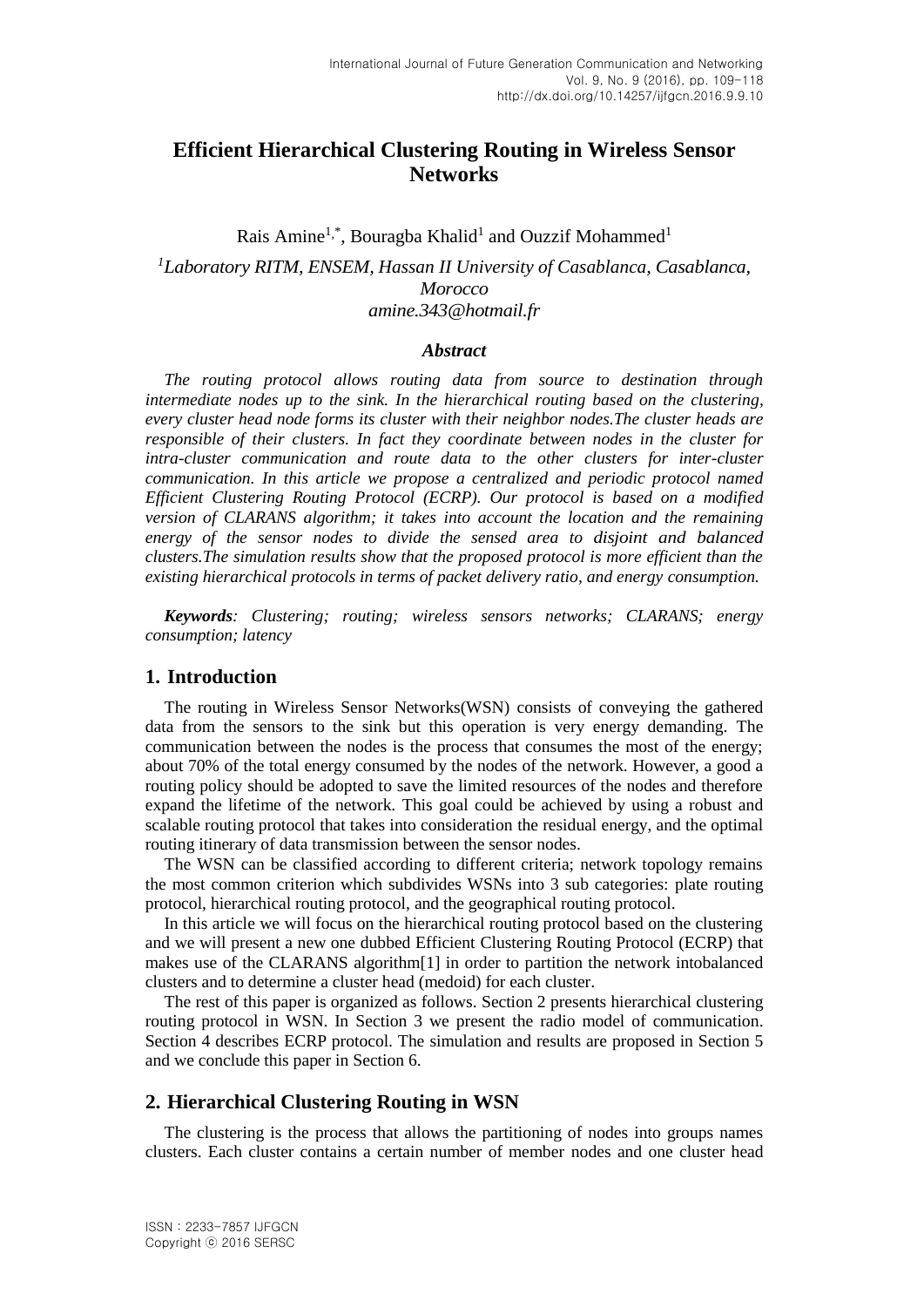node. The clustering technique is very promising because it offers a lot of benefits to WSN. In fact, the organizing of the sensors into clusters allows creating a logical hierarchy of the nodes. It also helps reducing the complexity of the routing and optimizing the data aggregation. This technique also resolves the scalability problem and finally it allows minimizing the energy consumption, thus, expanding the lifespan of the network. Amongst the most common hierarchical protocols we can cite: leach, leach-c, pegasis, and H-pegasis.

Heinzelmen *et al.*, propose in [2] the leach protocol to divide the sensors of the network into two levels, they divide the sensors of the network into two levels: member nodes and cluster head nodes, leach uses the powerof the receivedradio signal to create clusters, every sensor node decide autonomously to be cluster head node or a member node, it takes a randomized value *V* between 0 and 1, if  $V(T(n))$ the sensor node will be designed as a cluster head, with  $T(n)$  is a threshold determined by:

$$
T(n) = \begin{cases} \frac{P}{1 - P*(r * mod(\frac{1}{P}))}, & \text{if } n \in G \\ 0 & \text{, otherwise} \end{cases}
$$
 (1)

Where  $P$  is the desired percent of cluster head in the network,  $r$  is the number of round and G is the set of sensor nodes that have not become cluster head during the last  $\frac{1}{p}$ rounds.

The Leach protocol is broken into rounds, every round is composed from 2 phases: set up phase and steady state phase. In the set up phase the clusters will be created, the sensor nodes selected as cluster heads broadcast an advertisement message to the rest of sensor nodes, which decide the cluster head to join for the current round, the nearest cluster head is selected based on the received signal strength of the advertisement.

In the steady state phase the member nodes may communicate with their cluster head nodes using the TDMA schedule, a time slot is allocated for every sensor node to transmit data to the cluster head.

The arbitrary selection of CHs in leach causes an unbalanced distribution of CH, dissipates the energy of the sensors and consequently reduces the lifetime of the network, for that a centralized version of leach named Leach-c is proposed in [3], a global view of the network is formed and the mission of cluster creation is taken by the sink.

PEGASIS is proposed by Lindsey et al. in [4], which consists of creating a long chain of nodes which allows each node to communicate only with the closest node. The communication with the sink is organized in rounds allowing only one node to directly communicate with the sink. PEGASIS is known for its low dissipation of energy but suffers from long date delivery time. It also lacks reliability inevery iteration when the cluster head is down. An enhanced version of PEGASIS: hierarchical PEGASIS was developed in [5] to address these issues by adopting alternative ways of communication with the sink in the case of geographically remote nodes. There are also many hierarchical protocols that give good performances like: HEED [6], EEHC [7] and EE-LEACH [8].

## **3. Radio Model of Communication**

The transmission of data may consume a big amount of energy and exhaust the battery power of the sensor nodes. The client/server architecture is not efficient to save energy in WSN especially for networks with high traffic,the sensor nodes close to the sink are critical nodes; they gather their own data and transmit the data of the other nodes to the sink. The depletion of energy in these sensor nodes can collapse the whole network and routing data towards the sink becomes impossible. In order to resolve this problem a good policy of energy management must be followed.

According to Heinzelman *et.al.*, [2] to send a message of *m*bits to a sensor node from *d* distance the radio energy used is: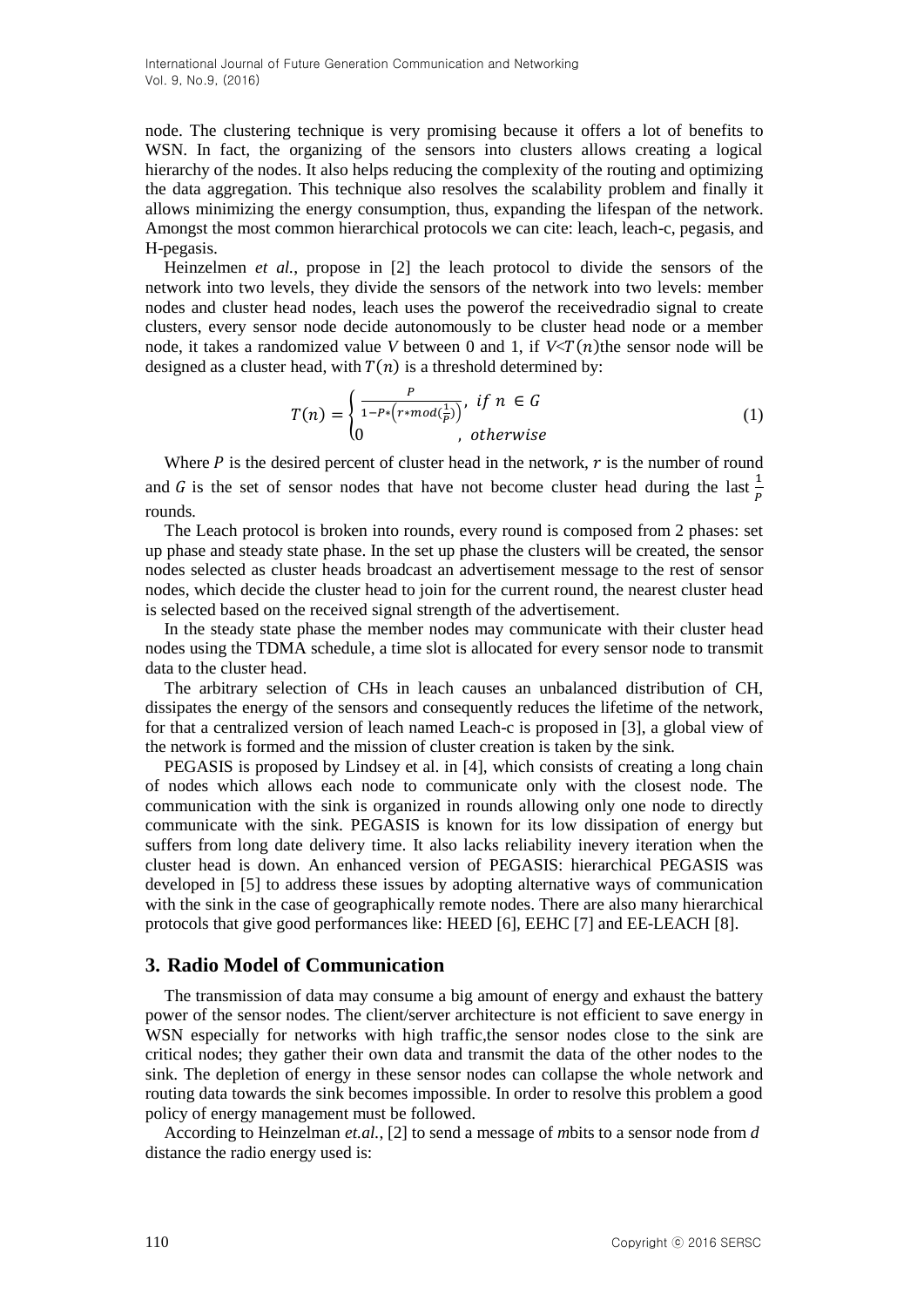$$
E_{TX}(m,d) = E_{elec} * m + E_{amp} * m \tag{2}
$$

To receive this message the energy dissipated would be calculated as:

$$
E_{RX}(m) = E_{elec} * m \tag{3}
$$

*Eelec* is the energy consumed to run the transmitter or receiver circuitry and *Eamp* is the energy consumed to run by the transmission amplifier, this former will be calculated by:

$$
\begin{cases} Eamp = \theta_{fs} * d^2 & \text{if } d \le l_0 \\ Eamp = \theta_{mp} * d^4 & \text{if } d > l_0 \end{cases}
$$
\n(4)

Where  $l_0 = \sqrt{\frac{\theta_{fs}}{\theta_{\text{max}}}}$  $\frac{\partial f_S}{\partial m_p}$ ,  $\theta_{fs}$  and  $\theta_{mp}$  are the radio amplified consumed energy for free space propagation and multipath fading channel model, according to Heinzelmen *et*  al., in [3] the value of  $\theta_{fs}$  and  $\theta_{mp}$  are respectively 10pJ/bit/ $m^2$  and 0.0013pJ/bit/ $m^4$ .



**Figure 1. Radio Model Energy Consumption**

### **4. Description of ECRP Protocol**

The over consumption of energy due to the re-election procedure of the CHs as well as the re-arrangement of the clusters makes the existing clustering algorithms non suitable to WSN for which the energy consumption is a major constraint. None of these algorithms can ensure a fair distribution of cluster heads in space. In fact, these algorithms don't take into account the geographical distribution of nodes in order to choose the cluster heads. In the existing clustering algorithms, the nodes join the nearest cluster head without any control over the size of the cluster, which can result into overcrowded or under crowded clusters.

Our protocol include two phases: set up phase followed by a steady state phase.The set up phase is running in the level of the sink which has an overview of the network to create clusters and determine the cluster head nodes. The steady state phase is where the data transmission begins between sensor nodes and their cluster head nodes.

#### **4.1. Set up Phase**

Initially, all the nodes of the network are in listening mode. The sink sends out requests to the nodes in order to obtain their coordinates and the remaining energy of each sensor in the sensing area. The sensor nodes are aware of their location using trilateration and triangulation techniques [9, 10, 11] and no GPS receiver is required for every sensor since the GPS system is costly. The signal reception is energy consuming and may not function where physical obstacle exist.

We use the clarans algorithm to create clusters and to choose the cluster-heads which is the medoid of each cluster, it is approximately the sensor node located in the center of every cluster. Clarans try to minimize the within-cluster scatter and find the best group assignments for each node.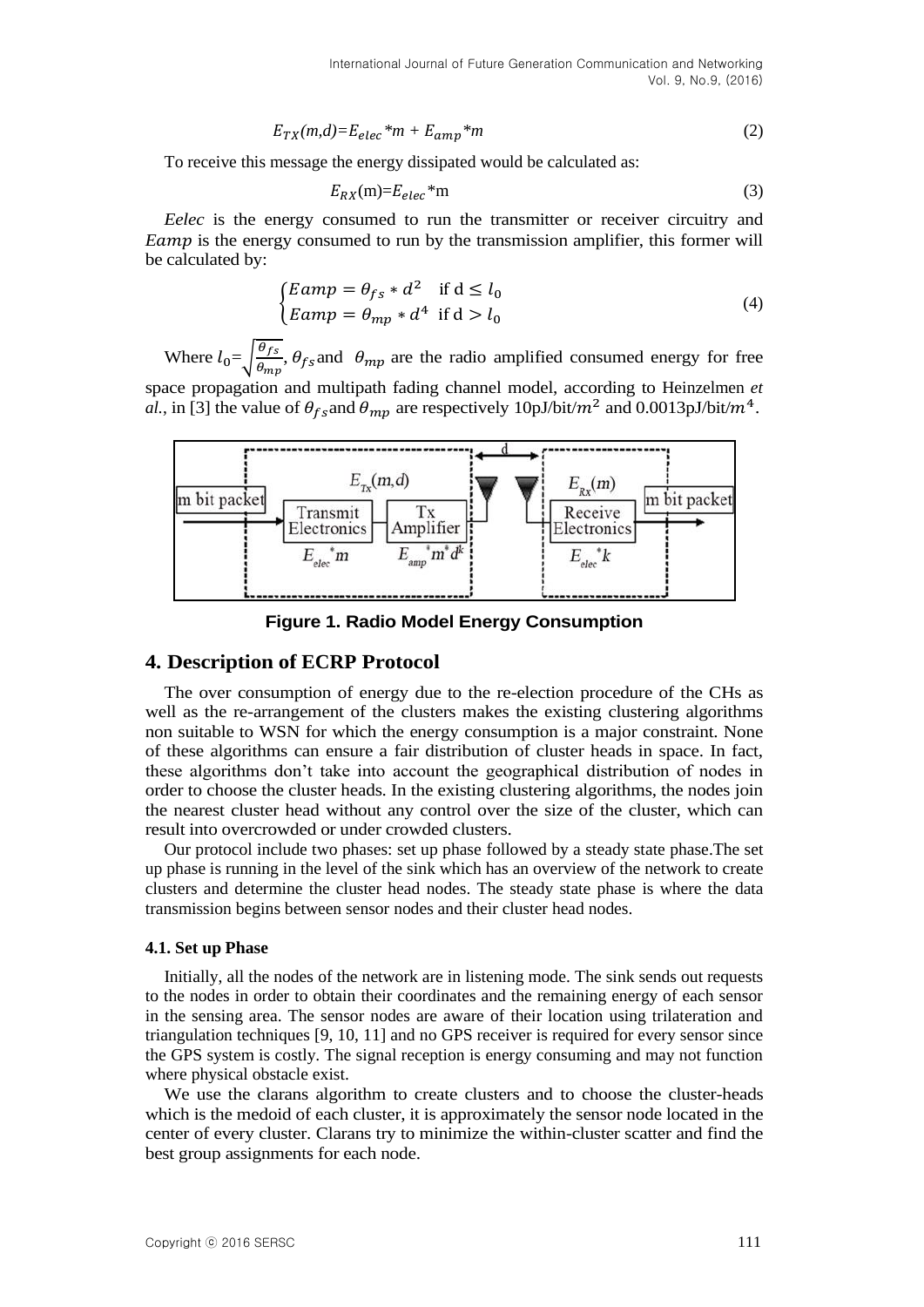The duration of the execution of our algorithm to get the final clustering depends on the initial clustering medoid nodes; we have to choose the suitable medoid nodes to begin the set up phase.

Let M the medoid of all the nodes in the network. To find this node we have to calculate the average distance  $\overline{X}_i$  between the medoid and the other nodes of the network and deduce the minimal value of  $\overline{X}_i$  (Min $\overline{X}_i$ ).

$$
\overline{X}_i = \frac{\sum_{j=1}^n dij}{n} \tag{5}
$$

With n is the number of sensor nodes in the network and  $di\dot{j}$  is the distance between the nodes i and j. It will be calculated as:

$$
dij = \sqrt{(x_i - x_j)^2 + (y_i - y_j)^2}
$$
 (6)

 $(x_i, y_i)$  and  $(x_j, y_j)$  are the coordinates of the nodes i and j, thus we deduce M with  $\overline{X}_M$  equal to Min $\overline{X}_i$ , finally the coordinates of the initial medoid nodes will be calculated as:

$$
\begin{cases} mdi_x = \overline{X}_M \times \cos(\frac{2\pi}{k} \times (i-1)) + M_x \\ mdi_y = \overline{Y}_M \times \sin(\frac{2\pi}{k} \times (i-1)) + M_y \end{cases}
$$
 (7)

With k is the number of clusters in the network and  $i=1, 2, 3, \ldots, k$ .

The medoid node i is the closest sensor node to the coordinate  $(mdi_x, mdi_y)$ , thus we can specify the initial k-medoids nodes.

Heinzelmen et al define in [3] the value of k with the following formula:

$$
k = \frac{\sqrt{n}}{2I} \times \sqrt{\frac{\Theta_{fs}}{\Theta_{mp}}} \times \frac{L}{d_s^2}
$$
 (8)

L is the side of the sensed square field and  $d_s$  is the average distance between sensor nodes of the network and the sink.

The objective of our protocol is to choose the most centrallized node in every cluster as a medoid to be the cluster-head and to minimize the average distance between medoids and nodes of its clusters:

$$
\text{minavgs} \sum_{i=1}^{k} \sum_{j \in Ci} dij \tag{9}
$$

With i is a medoid, j a node in the cluster Ci and dij is the distance between i and j. After the choice of the initial medoid nodes, every non selected node j will be assigned to the nearest medoid m:

**Algorithm1.**The grouping algorithm for the set of non selected nodes (nSN)

 **For** each node j in nSN **do**

initialise min to a large value **For** i from 1 to k **do** Calculate  $d_{ij}$  between the node j and the medoid i

**If**  $d_{i,j}$ <min **then** 

 $\min \leftarrow d_{ij};$ 

 $m \leftarrow i$ :

 **End if**

**End For**

 $C_m \leftarrow C_m + j$ ;/\*the node j will be assign to the cluster represented by the medoid m\*/

 **End For**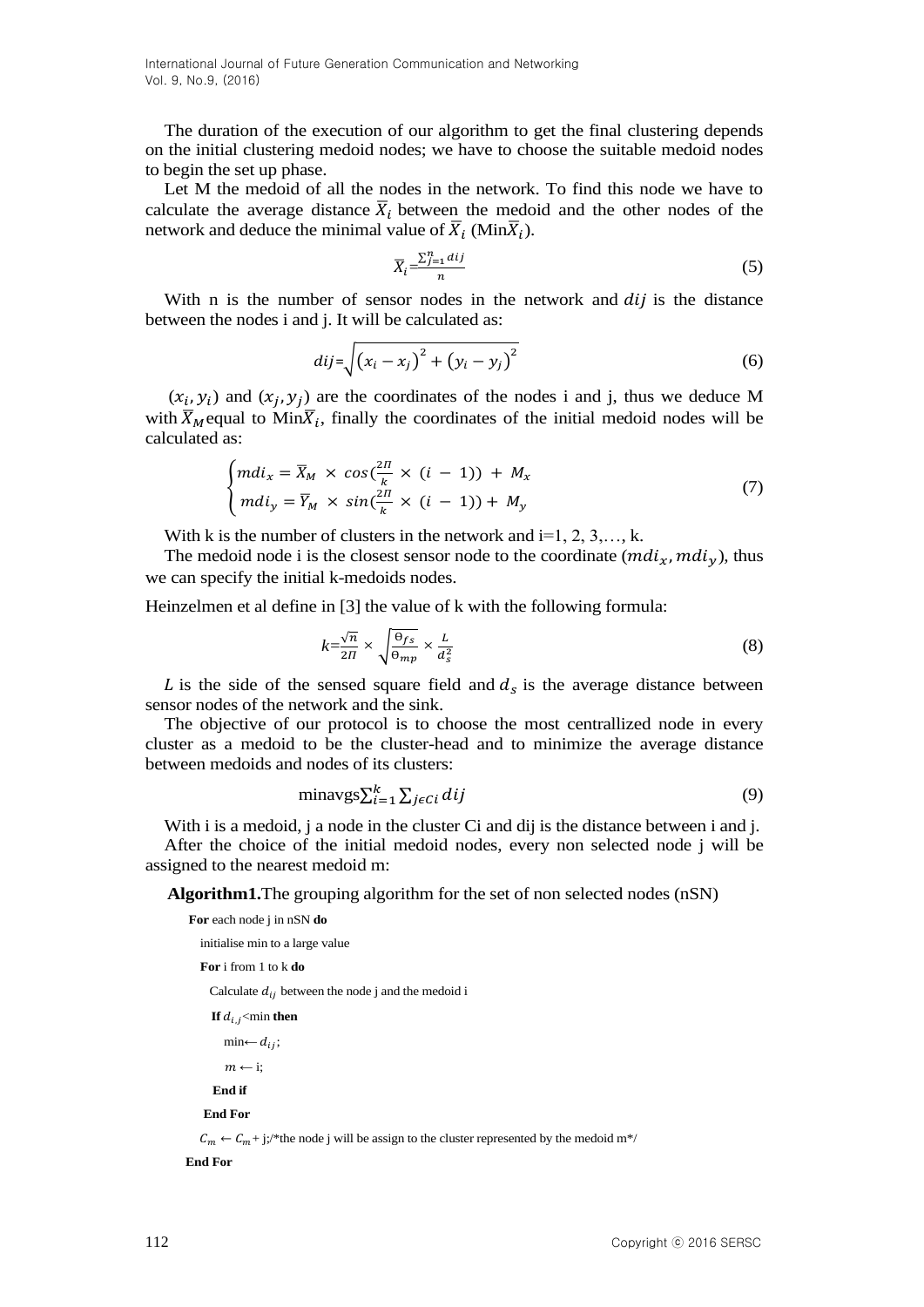A swap between a selected medoid node i and a non representative node h will be necessary to find the best set of medoids for our network and to improve the quality of clustering, $C_{i'}$  is the cluster represented by the node i', with i' is the second most similar medoid to the node j, to calculate the cost  $S_{ih}$  of this operation we will have 4 cases for every non selected node j.



**Figure 2. Cases of Swapping Medoid Node with a Non Representative Node**

### **Algorithm2. Calculation of the swapping cost**

### **Initialization**

 $S_{ih} \leftarrow 0;$ 

 $C_h \leftarrow \emptyset$ ;/\* $C_h$  is the cluster represented by the node h\*/

**Begin**

#### **For** each node j in nSN **do**

**If** j in  $C_i$  then /\*if the node j belong to the cluster  $C_i$  \*/

**If**  $d_{hj} \geq d_{i'j}$  then /\*case1\*/

 $C_i \leftarrow C_i + j$ ;/\*the node j will be assign to the cluster  $C_i$ \*/

 $T_{jih} = d_{ij}$ ; /\*with  $T_{jih}$  is always positive\*/

 **Else** /\*case2\*/

 $C_h \leftarrow C_h + j$ ;/\*the node j will be assign to the cluster  $C_h$ \*/

```
T_{jih} = d_{hj} - d_{ij};
```
 **End if**

 **End if**

 **If** j in  $C_i$  then

**If**  $d_{hj} \geq d_{i'j}$  **then**/\*case3\*/

 $T_{iih}$ =0;/\*the node j stay in the same cluster  $C_i$ <sup>\*/</sup>/

 **Else** /\*case4\*/

 $C_{i'} \leftarrow C_{i'-j}$ ;/\*the node j will quit the cluster  $C_{i'}$ \*/

 $C_h \leftarrow C_h + j$ ;/\*the node j will be assign to the cluster $C_h$ \*/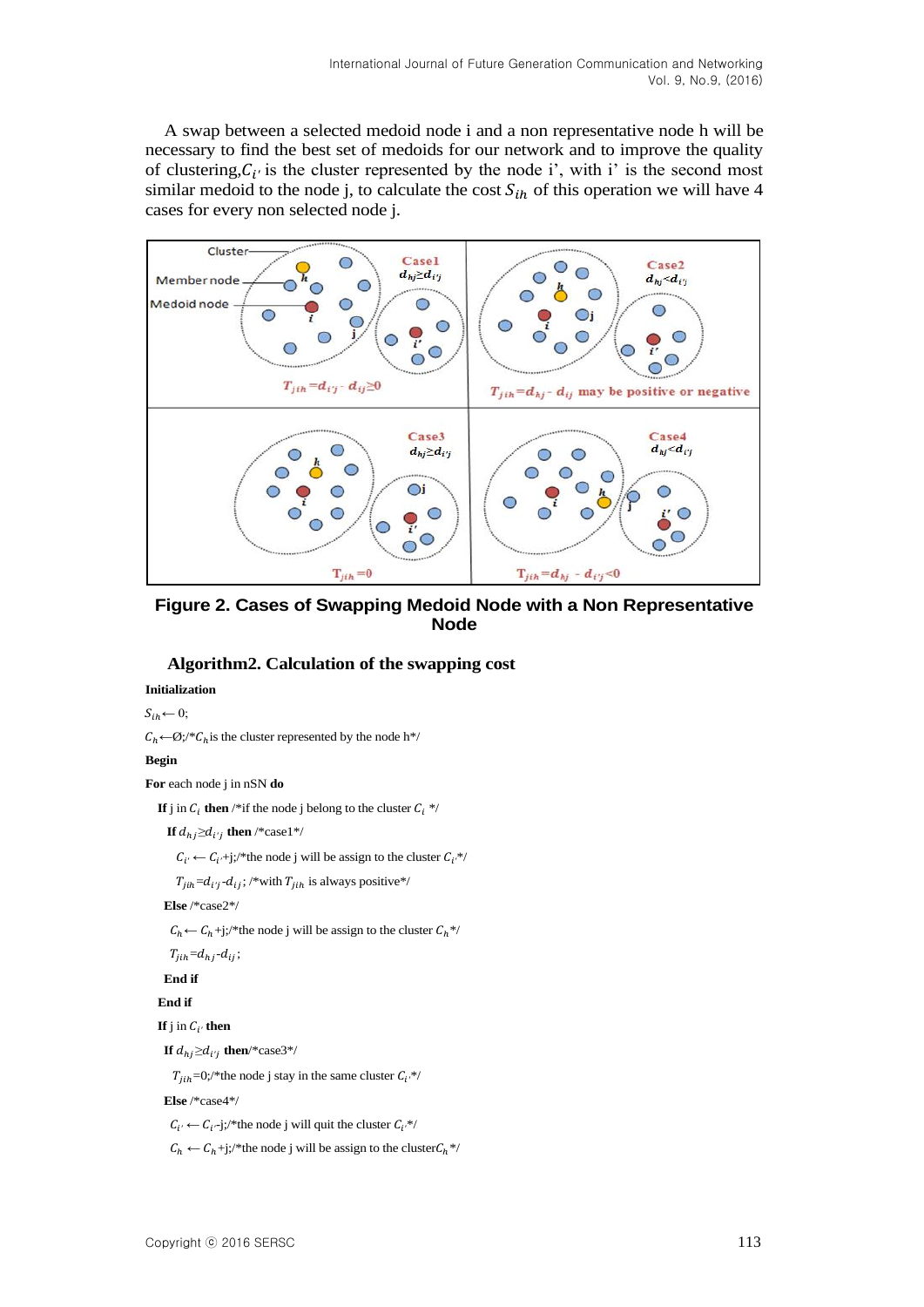```
T_{jih} = d_{hj} - d_{i'j}; /*with T_{jih} is always negative*/
    End if 
   End if
 S_{ih} = S_{ih} + T_{jih} End for
Return S_{ih};
```
**End** 

We make some modification in the clarans algorithm to be suitable with the WSN environment,we divide our network into uniform and distributed clusters, and we search the cluster head node for every cluster. It will be in the center of each cluster and take the name of medoid. This algorithm allows the node to arange itself into local clusters taking into consideration the distance between the nodes and the remaining level of energy in each node. The clustering of the neighboring nodes into the same cluster allows a better agregation and a low level of data exchange within the same cluster.

### **Algorithm3. Modified version of clarans algorithm**

#### **Initialization**

Based on the equation (7) we calculate the set of initial medoid nodes I;

```
j← 1; // counter of neighbors
```
#### **Begin**

Assign I as the current set of medoids C;

 **While** j >Maxneighbor **do**

Select arbitrary a neighbor N of C;

 **If** Cost(C,N)< 0 **then** Assign N as the current set of medoids C;  $j = 1;$  **Else j**++; **End if End While**

 **Return** set of medoids C;

**End**

N and C are two neighbors, they differ only by one medoid, to get the set of medoids N we change in C the medoid c by the node n, thus the cost differential of the two neighbors N and Cis equal to the swapping cost of c by n  $(S<sub>cn</sub>)$  defined in the algorithm2, therefore  $Cost(C,N)=S_{cn}$ .

Raymond *et al.*, define in [12] the value of Maxneighbor like:

$$
Maxneighbor = Max((1.25\% * k * (n - k)); 250)
$$
\n(10)

With n is the total number of the sensor nodes and k is the number of cluster in the network, k is defined above in the equation (8).

### **4.2. Steady State Phase**

The steady state phase will start directly after the end of the set up phase. The non selected node gathers data and transmits them to the medoid node in the cluster. The medoid node (cluster head) forwards all aggregated data of the cluster to the sink, for that it creates and broadcasts a time division multiple access (TDMA) schedule in order to specify a time slot for each member node to transmit data to the cluster head. Thusby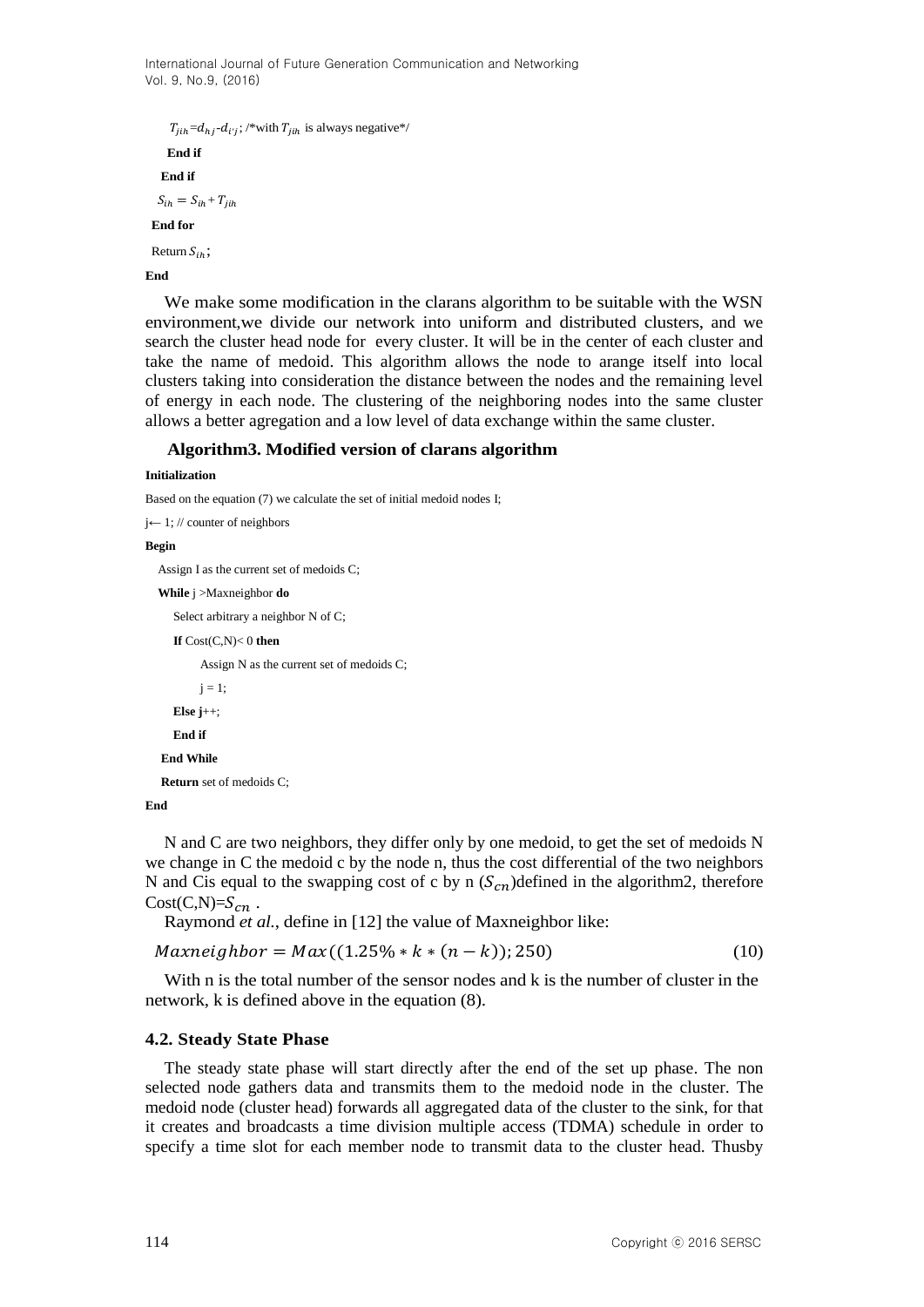using TDMA technique in the level of MAC layer we can avoid collisions in the cluster during the transmission of data.

The CH role can be rotated among the sensor nodes near to the medoid node if the level of the remaining energy of this former becomes critical allowing to save energy of control message overhead to create new clusters in every round. Therefore, only cluster head selection will be necessary in the set up phase.

## **5. Results and Simulation**

We compared the results simulation of our protocol to the existing protocols: leach, leach-c and pegasis. The simulation is done on ns2 [13], there are 500 nodes arbitrary distributed on a sensing area of 1000m×1000m and the sink position is 75m from the nearest sensor node, the standard IEEE 802.15.4 is adopted for the communication between nodes. The efficiency of our new protocol is based on the average energy consumption of the nodes and the number of data received by the sink. The parameters used in the simulation are shown in the table1:

| <b>Parameters</b>            | <b>Values</b>            |
|------------------------------|--------------------------|
| Node distribution            | Random                   |
| Network size                 | $1000m \times 1000m$     |
| Initial energy               | 2 Joules                 |
| Total number of sensor nodes | 500                      |
| sink location                | 75m                      |
| Radio transmission range     | 20 <sub>m</sub>          |
| $E_{elec}$                   | 50nJ/bit                 |
| $E_{amp}$                    | 100pJ/bit/m <sup>2</sup> |
| Critical remaining energy    | 0.01                     |

**Table 1. Simulation Parameters**

We assume the following properties about our network:

- The sink knows the location of sensor nodes.
- All sensor nodes are equal in resources (sensing, processing and initial energy level).
- The sensor nodes and the sink are stationary: static networks.
- Small number of anchor nodes is present in the network to determine the coordinates of the sensor nodes.
- Sensor nodes collect and disseminate data with a periodic manner.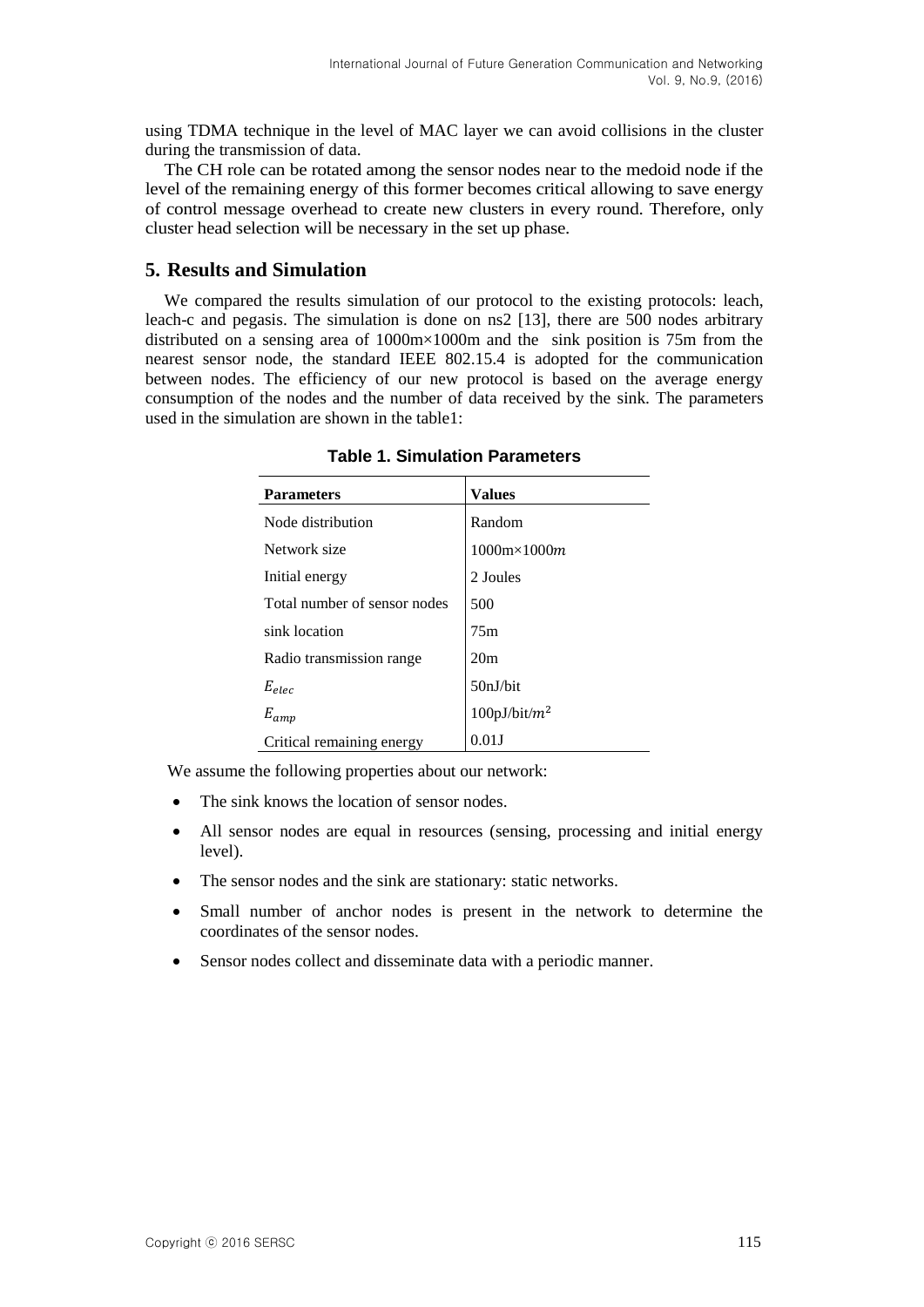

**Figure 3. Comparison of Energy Consumption Through Time**

The Figure 3 presents the average energy dissipation of sensor nodes through the time for the four protocols. It shows that our protocol optimizes the energy consumption better than the other protocols. Our protocol reduces the average distance between cluster head and the nodes in the cluster for that the operation of transmission of data becomes optimized and less expensive than the other protocols. This way, the energy dissipation of node to transmit data to the cluster head is reduced and optimized.



**Figure 4. Quantity of Received Data by the Sink**

We analyze the quantity of data message received by the sink. Figure 4 shows the number of data message received by the sink in function of the average energy dissipation for the four protocols. The results showed proven the efficiency of the protocol ECRP delivering more data to sink than the other protocols.

The two experimental results prove that our protocol outperforms the other hierarchical routing protocols and has the best performance.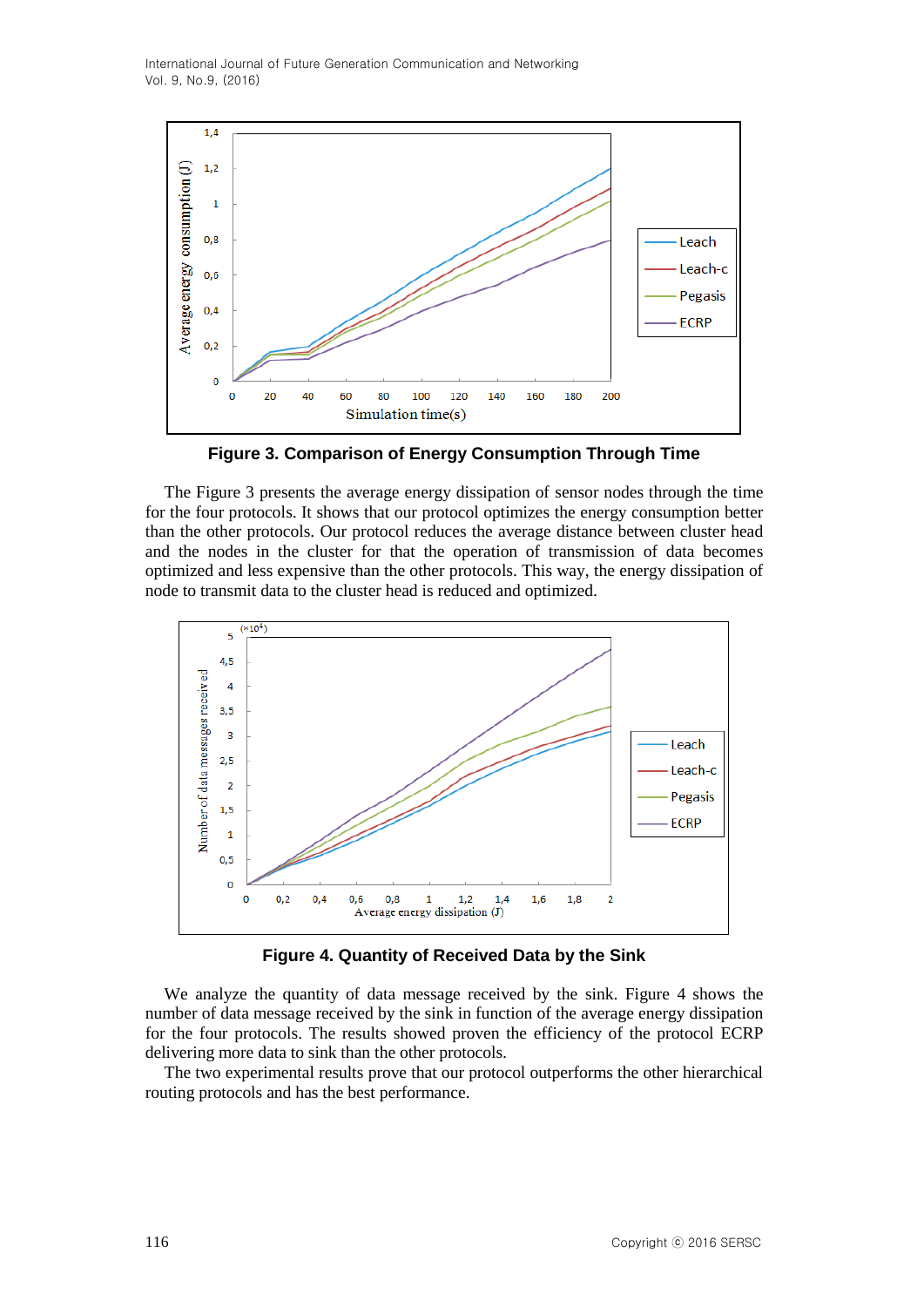## **6. Conclusion**

Most of the clustering algorithms proposed in the literature are based on the election of a number of CHs amongst the sensor nodes of the network. With the proposed clustering method, the nodes of the same cluster transmit sensed data to their CH located in the center of the cluster allowing to minimize the data transmission cost to the cluster head. The latter aggregates the collected data by the sensors of its cluster in order to eliminate redundancy and sends it to the base station.

The ECRP protocol presented in this article outperforms the existing hierarchical routing protocol, we show that the use of a modified version of clarans algorithm in WSN achieves good results and distributes energy consumption evenly on the network.

## **References**

- [1] T. Ng. Raymond, and H. Jiawei, "Efficient and Effective Clustering Methods for Spatial Data Mining", Proceeding of International Conference on Very Large Data Bases, Santiago, Chile, **(1994)**.
- [2] W. R. Heinzelman, A. Chandrakasan and H. Blalakrishnan, "Energy-Efficient Communication Protocol for Wireless Microsensor Networks", Proceeding of the 33<sup>rd</sup> Annual Hawaii International Conference on System Sciences, Hawaii, USA **(2000)**.
- [3] W. R. Heinzelman, A. Chandrakasan and H. Blalakrishnan, "An Application-Specific Protocol Architecture for Wireless Micro Sensor Networks", IEEE Transactions on Wireless Communication, Vol. 1, no. 4, **(2002)**, pp. 660-670.
- [4] S. Lindsey and C. S. Raghavendra, "PEGASIS:Power-Efficient Gathering in sensor Information Systems", Proceeding of IEEE Aerospace Conference, Los Angelos, USA **(2002)**.
- [5] S. Lindsey, C. S. Raghavendra and K. Sivalingam, "Data Gathering in Sensor Networks using the Energy \*Delay Metric", in the Proceedings of the IPDPS Workshop on Issues in Wireless Networks and Mobile Computing, San Francisco, USA **(2001)**.
- [6] O. Younis, S. Fahmy, "HEED: Hybrid Energy Efficient Distributed Clustering Approach for Ad hoc Sensor Networks", IEEE Transactions on Mobile Computing, vol. 3, no. 4, **(2004)**, pp. 366-379.
- [7] D. Kumar, T. C. Aseri and R. B. Patel, "EEHC: Energy Efficient Heterogeneous Clustered scheme for wireless sensor networks", Computer Communications, vol. 32, no. 4, **(2009)**, pp. 662-667.
- [8] G. S. Arumugam, T. Ponnuchamy, "EE-LEACH: development of energy-efficient LEACH Protocol for data Gathering in WSN", Eurasip Journal on Wireless Communication and Networking, **(2015)**, in press.
- [9] A. [Boukerche,](http://ieeexplore.ieee.org/search/searchresult.jsp?searchWithin=%22Authors%22:.QT.Azzedine%20Boukerche.QT.&newsearch=true) [H.A.B.F.](http://ieeexplore.ieee.org/search/searchresult.jsp?searchWithin=%22Authors%22:.QT.Horacio%20A.%20B.%20F.%20Oliveira.QT.&newsearch=true) Oliveira, E.F. Nakamura, and A.F.A. [Loureiro, "Loc](http://ieeexplore.ieee.org/search/searchresult.jsp?searchWithin=%22Authors%22:.QT.Antonio%20A.%20F.%20Loureiro.QT.&newsearch=true)alization Systems for Wireless Sensor Networks"[, IEEE Wireless Communications,](http://ieeexplore.ieee.org/xpl/RecentIssue.jsp?punumber=7742) Vol. 14, no. 6, **(2007)**, pp. 6-12**.**
- [10] Z. Fang, Z. Zhao, X. Cui, D. Geng, L. Du, and C. Pang, "Localization in Wireless Sensor Networks with Known Coordinate Database", EURASIP Journal on Wireless [Communications](http://link.springer.com/journal/13638) and Networking, Vol. 2010, no. 2, **(2010)**.
- [11] R. Misra, S. Shukla and V. Chandel, "Lightweight Localization Using Trilateration for Sensor Networks", [International](http://link.springer.com/journal/10776) Journal of Wireless Information Networks, vol. 21, no. 2, **(2014)**, pp. 89-100.
- [12] T. Ng. Raymond and H. Jiawei, "CLARANS: A Method for Clustering Objects for Spatial Data Mining", [IEEE Transactions on Knowledge and Data Engineering,](http://ieeexplore.ieee.org/xpl/RecentIssue.jsp?punumber=69) vol. 14, no. 5, **(2002)**, pp. 1003- 1016.
- [13] The Network Simulator ns2[. http://www.isi.edu/nsnam/ns/.](http://www.isi.edu/nsnam/ns/)

## **Authors**



**Rais Amine**, he was born in Morocco in 1984, and got a master degree in information systems from Sidi Mohamed IbnAbdellah University – FEZ Morocco in 2008, he is now working toward the PHD degree in ENSEM – Casablanca Morocco, and his main interest fields include clustering and mobile agents in wirelesss sensor networks.